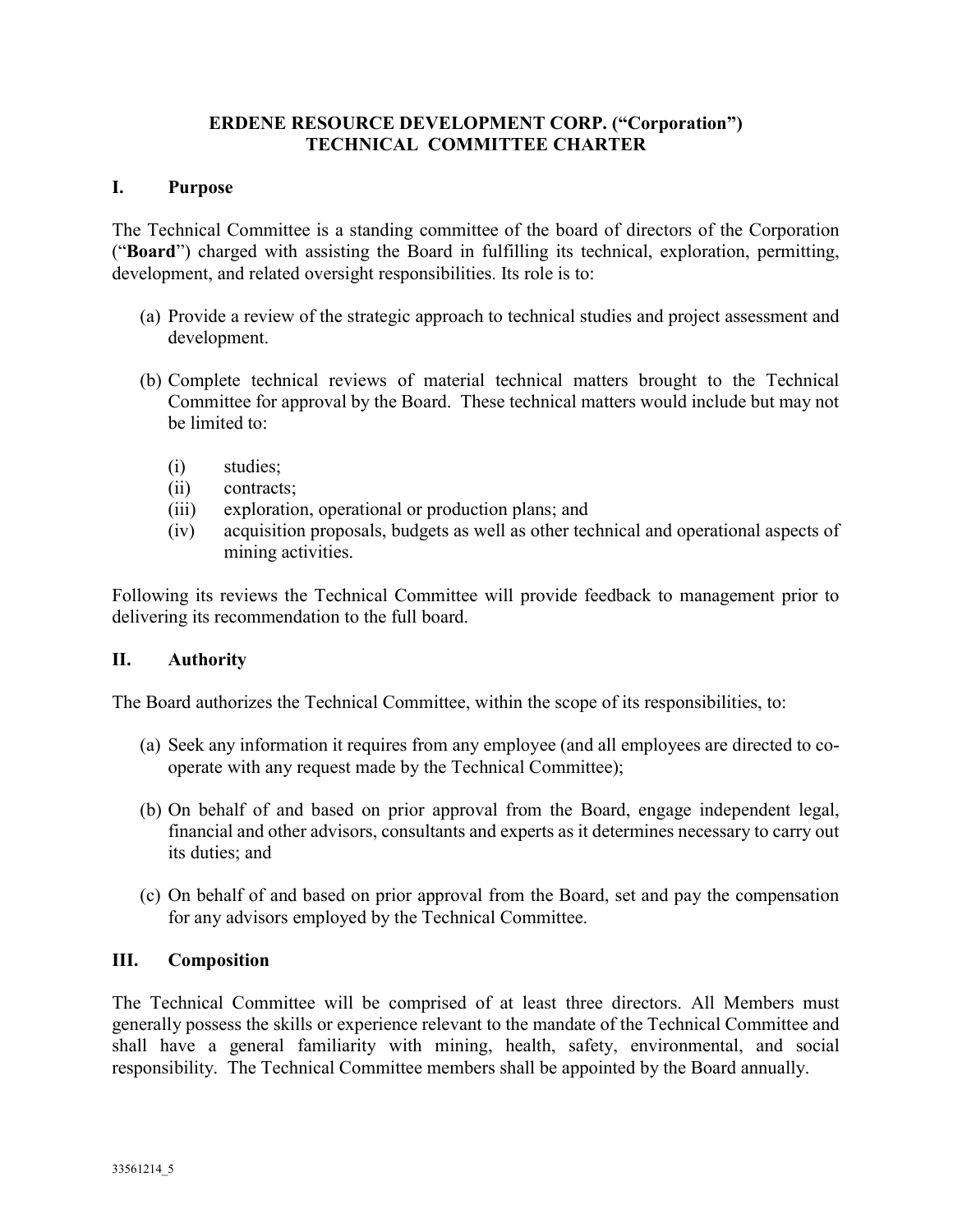#### IV. Responsibilities

Responsibilities of the Technical Committee include:

- (a) The Chair of the Technical Committee shall attend as an observer the weekly Mining Studies Group Meetings.
- (b) Review and assess the adequacy of this Charter annually.
- (c) Strategic Approach Review and consider the adequacy of the overall technical approach to project assessment, development or operations with respect to suitability for intended purpose, and alignment with the strategy of the Corporation.
- (d) Technical Activities Review material technical aspects of the Corporation's exploration, development, permitting, construction, and mining programs; and, in the Technical Committee's discretion, make recommendations to management and to the Board for consideration.
- (e) Construction Agreements Review material commercial proposals for engineering, procurement and construction (EPC), engineering, procurement, construction and management ("EPCM"), and other contractual arrangements for the exploration and development of mineral resource properties and, in the Technical Committee's discretion, make recommendations to the Board for consideration.
- (f) Mine Exploration and Development Programs Review material proposals for mine exploration and development programs and, in the Technical Committee's discretion, make recommendations to the Board for its consideration.
- (g) Mining Operations Review material operating and production plans, together with operating reports, for all proposed and existing operating mines and, in the Technical Committee's discretion, make recommendations to the Board for consideration.
- (h) Resources and Reserves Review all resource and reserve estimates for the Corporation's mineral resource properties; review management's procedures for the disclosure of resource and reserve information; and review compliance of such disclosure with regulatory and listing requirements.
- (i) Policy Review At least annually, review the adequacy of the Corporation's health safety, environment, and social responsibility policies and, in the Technical Committee's discretion, recommend to the Board any changes that are necessary to keep pace with health, safety, environmental, and social responsibility trends, or with developments in the international mining industry.
- (j) Policy Compliance As deemed appropriate by the Board, or at least annually during construction and production, the Technical Committee shall: